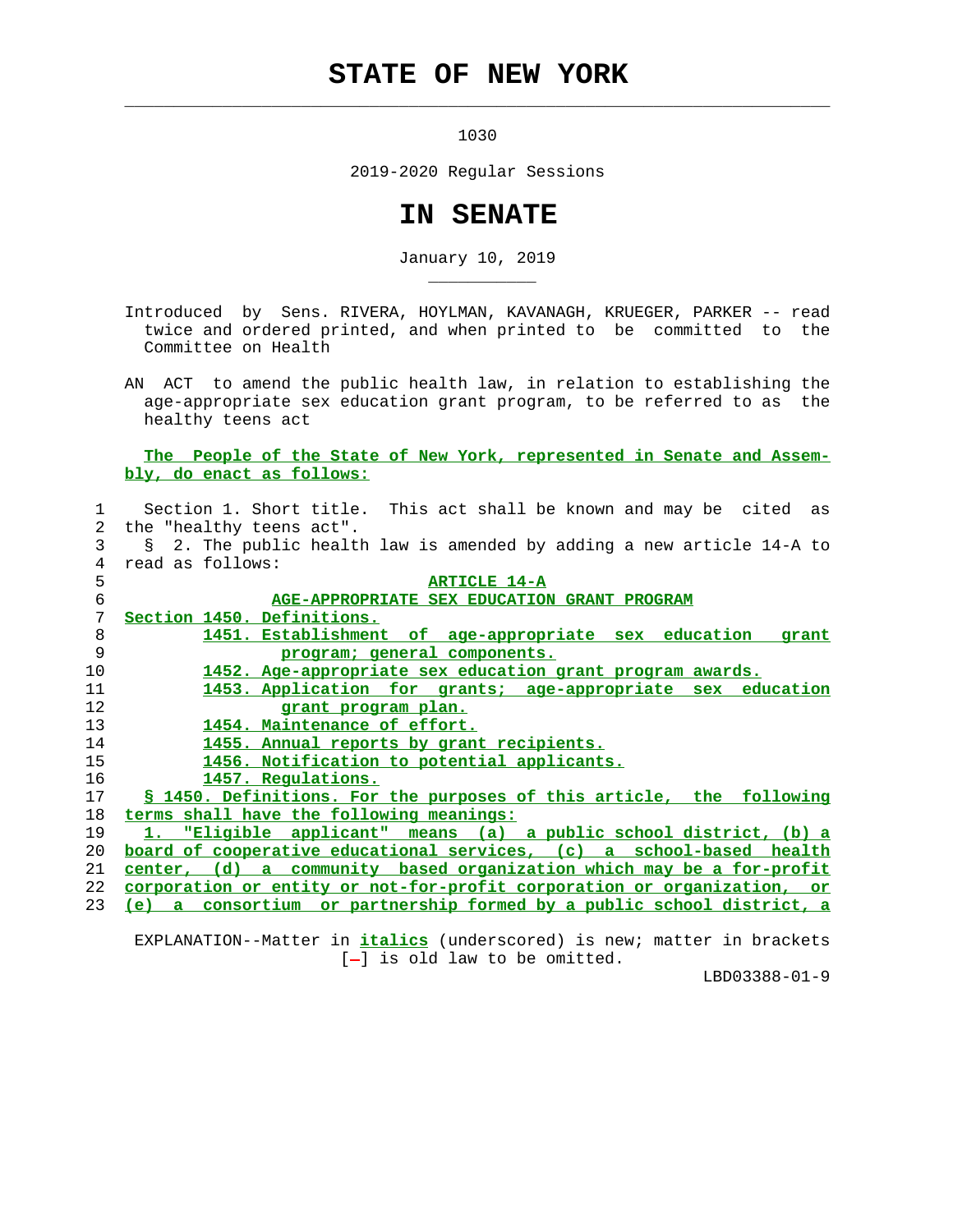| ı        | board of cooperative educational services and/or a school-based health                                                                            |
|----------|---------------------------------------------------------------------------------------------------------------------------------------------------|
| 2        | center and one or more community based organizations which qualifies for                                                                          |
| 3        | the award of an age-appropriate sex education grant by the commissioner                                                                           |
| 4        | <u>under this article.</u>                                                                                                                        |
| 5        | 2. "Grant program plan" means the plan submitted to the commissioner                                                                              |
| 6        | by an eligible applicant under section fourteen hundred fifty-one of                                                                              |
| 7        | this article.                                                                                                                                     |
| 8        | "State income standard" means the most recent federal income offi-<br>3.                                                                          |
| 9        | cial poverty line as defined annually and revised by the federal office                                                                           |
| 10       | of management and budget adjusted for family size.                                                                                                |
| 11       | 4. "Age-appropriate sex education grant program" means a comprehensive                                                                            |
| 12       | age-appropriate sex education program conducted by an eligible applicant                                                                          |
| 13       | under section fourteen hundred fifty-one of this article.                                                                                         |
| 14       | 5. "School-based health center" means a clinic licensed under article                                                                             |
| 15       | twenty-eight of this chapter, or sponsored by a facility licensed under                                                                           |
| 16       | article twenty-eight of this chapter, which provides primary care                                                                                 |
| 17       | services within an elementary or secondary public school setting.                                                                                 |
| 18       | <u>S 1451. Establishment of age-appropriate sex education grant program;</u>                                                                      |
| 19       | general components. 1. There is hereby established within the department                                                                          |
| 20       | an age-appropriate sex education grant program. The program shall be                                                                              |
| 21       | formulated by the commissioner after consultation with the commissioner                                                                           |
| 22       | of education. The purpose of the program shall be to provide grants to                                                                            |
| 23       | eligible applicants to support age-appropriate sex education grant                                                                                |
| 24       | programs for young people which provides them with topics of instruction                                                                          |
| 25       | in the components set forth in subdivision two of this section.                                                                                   |
| 26       | 2. In order for an eligible applicant to receive an award of an annual                                                                            |
| 27       | grant under subdivision three of this section, such an applicant shall                                                                            |
| 28       | submit with its application the components of instruction which shall be                                                                          |
| 29       | <u>offered in its age-appropriate sex education grant program. The commis-</u>                                                                    |
| 30       | sioner shall determine certain topics of instruction to be optional for                                                                           |
| 31       | age-appropriate reasons as shall be specified by the commissioner in                                                                              |
| 32       | application instructions made available by the department for the                                                                                 |
| 33       | purposes of implementing this article. It is not necessary to provide                                                                             |
| 34       | equal emphasis on each component of instruction, however a project may                                                                            |
| 35       | not be inconsistent with any of the components. The components of                                                                                 |
| 36       | instruction shall include whether such instruction:                                                                                               |
| 37       | (a) is age-appropriate and medically-accurate;                                                                                                    |
| 38       | (b) does not teach or promote religion, provided that this paragraph                                                                              |
| 39       | shall not preclude discussion of moral, ethical or religious views                                                                                |
| 40       | related to sex or sexual relationships;                                                                                                           |
| 41       | (c) teaches that abstinence is the only sure way to avoid pregnancy or                                                                            |
| 42       | sexually transmitted diseases;                                                                                                                    |
| 43       | (d) stresses the value of abstinence while not ignoring those adoles-                                                                             |
| 44       | cents who have had or who are having sexual intercourse;<br>(e) provides information about the health benefits and side effects of                |
| 45       | all contraceptives and barrier methods as a means to prevent pregnancy;                                                                           |
| 46       | (f) provides information about the health benefits and side effects of                                                                            |
| 47<br>48 | all contraceptives and barrier methods as a means to reduce the risk of                                                                           |
| 49       | contracting sexually transmitted diseases, HIV/AIDS and other diseases;                                                                           |
| 50       |                                                                                                                                                   |
| 51       | (q) provides information about the vaccine for human papilloma virus,<br>which may prevent cervical cancer, genital warts, infertility, and other |
| 52       | reproductive health problems, when administered prior to becoming sexu-                                                                           |
| 53       | ally active;                                                                                                                                      |
| 54       | (h) encourages family communication about sexuality<br>among parents,                                                                             |
|          |                                                                                                                                                   |

**other adult household members and children;**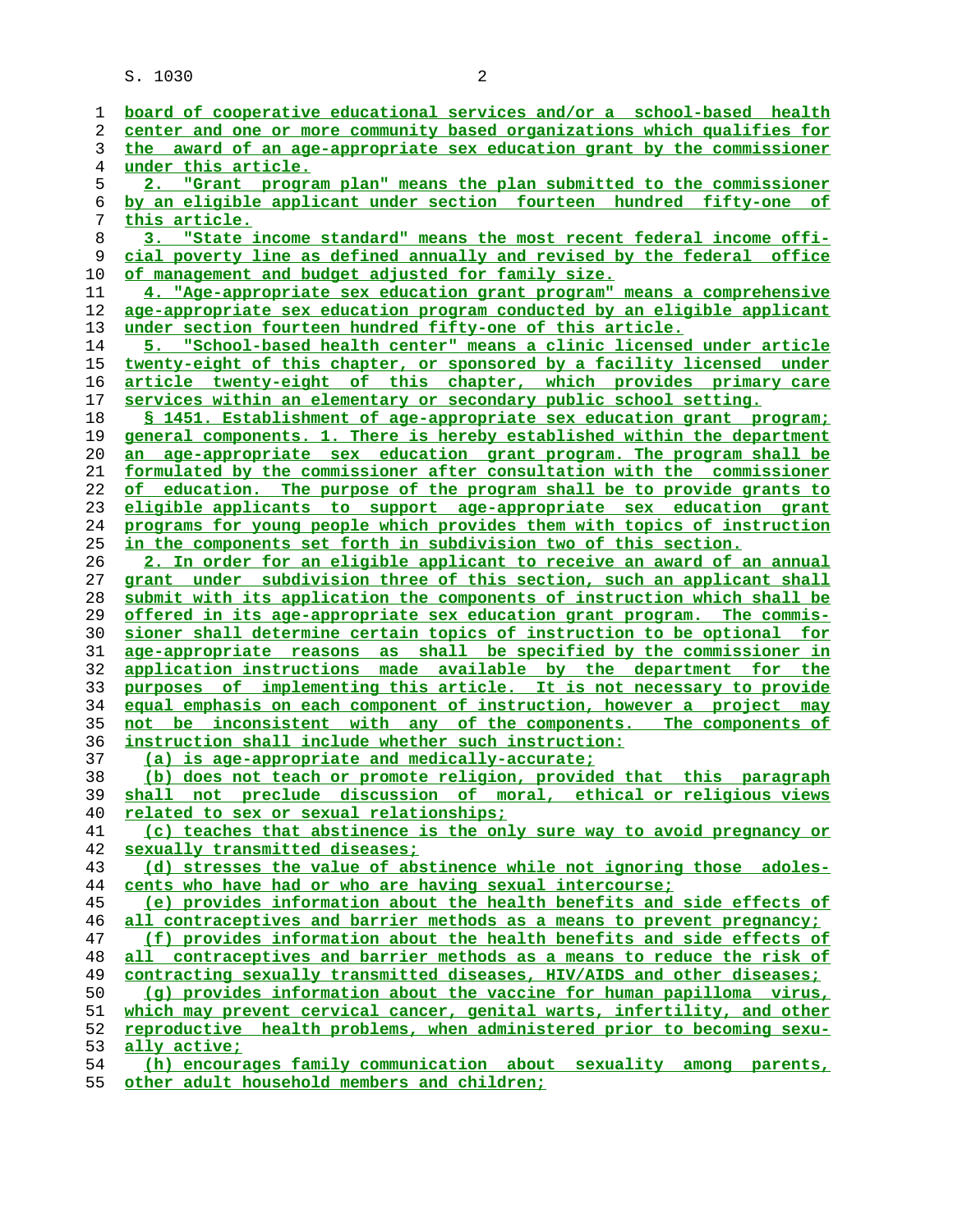| 1        | (i) teaches skills to make responsible decisions about sexuality,                                                         |
|----------|---------------------------------------------------------------------------------------------------------------------------|
| 2        | including how to avoid unwanted verbal, physical and sexual advances,                                                     |
| 3        | and how not to make unwanted verbal, physical and sexual advances;                                                        |
| 4        | (i) teaches how alcohol and drug use can affect responsible decision                                                      |
| 5        | <u>making;</u>                                                                                                            |
| 6        | (k) helps young people to gain knowledge about the physical, biolog-                                                      |
| 7        | ical and hormonal changes of adolescence and subsequent stages of human                                                   |
| 8        | maturation;                                                                                                               |
| 9        | (1) develops the knowledge and skills necessary to ensure and protect                                                     |
| 10       | young people with respect to their sexual and reproductive health;                                                        |
| 11       | (m) assists young people in gaining knowledge about the specific                                                          |
| 12       | involvement of, and responsibility of both males and females in sexual                                                    |
| 13       | decision making;                                                                                                          |
| 14       | (n) develops healthy attitudes and values concerning growth and devel-                                                    |
| 15       | opment, body image, gender roles, sexual orientation and other subjects;                                                  |
| 16       |                                                                                                                           |
|          | (o) encourages young people to practice healthy life skills including                                                     |
| 17       | goal setting, decision making, negotiation, and communication and stress                                                  |
| 18       | management;                                                                                                               |
| 19       | (p) promotes self-esteem and positive interpersonal skills focusing on                                                    |
| 20       | relationship skills, including platonic, romantic, intimate and family                                                    |
| 21       | relationships and interaction and how to avoid relationship abuse; and                                                    |
| 22       | (q) is based on theoretical projects that have been demonstrated to                                                       |
| 23       | influence health behavior.                                                                                                |
| 24       | It is not necessary for the grantee to address every component of                                                         |
| 25       | instruction, however, paragraphs (a) and (b) of this subdivision are                                                      |
| 26       | required of all applicant programs. No program may include information                                                    |
| 27       | or messages that contradict any of the components.                                                                        |
| 28       | 3. Any eligible applicant may apply for, and upon approval of the                                                         |
| 29       | application by the commissioner, shall be awarded an annual sex educa-                                                    |
| 30       | tion grant provided it demonstrates in the grant program plan submitted                                                   |
| 31       | to the commissioner that:                                                                                                 |
| 32       | (a) it is capable of providing young persons with an effective sex                                                        |
| 33       | education program that shall be meaningful, substantially involve                                                         |
| 34       | parents and other adults as feasible and appropriate, and shall be                                                        |
| 35       | conducted in accordance with this article and any regulations under this                                                  |
| 36       | article;                                                                                                                  |
| 37       | (b) if such applicant is a community based organization, that it has a                                                    |
| 38       | proven record and experience in conducting meaningful and successful                                                      |
| 39       | age-appropriate sex education programs for at least five years prior to                                                   |
| 40       | the calendar year in which application for the grant is made, and that                                                    |
| 41       | it is capable of providing an age-appropriate sex education program to a                                                  |
| 42       | broad based seqment of the youth population with specific emphasis on                                                     |
| 43       | targeted at-risk youths in such organization's service area. The commis-                                                  |
| 44       | sioner may seek and he or she shall receive any pertinent information or                                                  |
| 45       | request and receive recommendations as to such community based organiza-                                                  |
| 46       | tion's interactions or prior dealings with any other state or local                                                       |
| 47       | governmental entity, including, but not limited to, any public school                                                     |
| 48       | district or board of cooperative educational services in making the                                                       |
| 49       | determination required by this paragraph.                                                                                 |
| 50       | 4. All monies provided in grants under this article shall be in addi-                                                     |
| 51       | tion to, and not in lieu of, any moneys historically appropriated for                                                     |
| 52       |                                                                                                                           |
|          | the same or similar purposes and shall not be used to offset or reduce                                                    |
| 53<br>54 | moneys previously expended for similar programs.<br>§ 1452. Age-appropriate sex education grant program awards. 1. Within |

**amounts appropriated therefor, the commissioner shall be authorized to**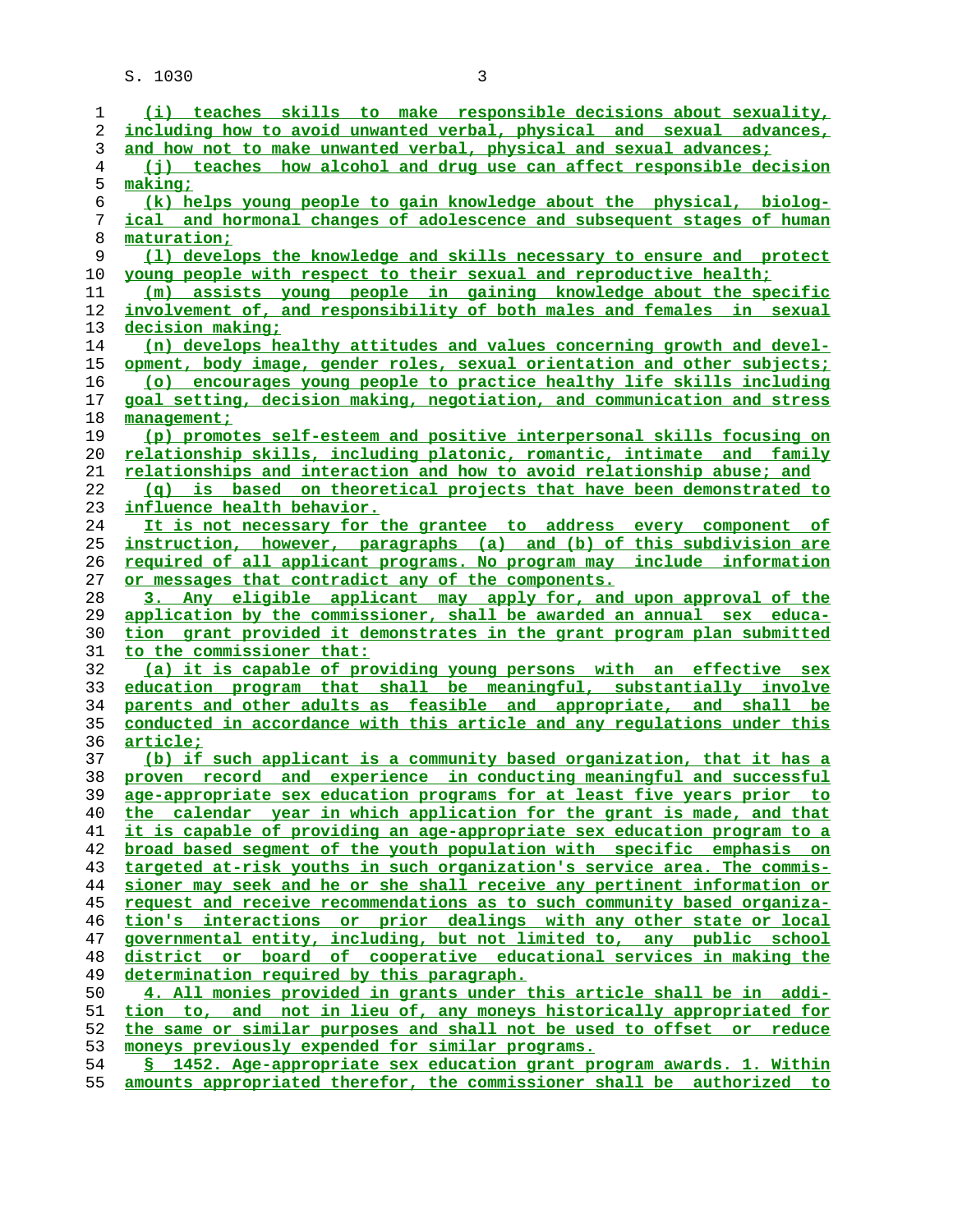| 1  | grant awards for the support of approved age-appropriate sex education   |
|----|--------------------------------------------------------------------------|
|    |                                                                          |
| 2  | grant programs.                                                          |
| 3  | 2. Grants to support an approved age-appropriate sex education grant     |
| 4  | program shall be awarded on a competitive basis in accordance with       |
| 5  | criteria established by the commissioner.                                |
| 6  | 3. The department shall, from within amounts appropriated to the         |
| 7  | department, undertake all activities necessary to plan for and prelimi-  |
| 8  | narily provide for the timely implementation of the age-appropriate sex  |
| 9  | education grant program authorized by this article for the state fiscal  |
|    |                                                                          |
| 10 | year commencing one year following the effective date of this article.   |
| 11 | 4. Not more than five percent of any amounts made available by appro-    |
| 12 | priation in any single fiscal year for the age-appropriate sex education |
| 13 | grant program shall be annually retained by the commissioner for the     |
| 14 | <u>administrative purposes of the department.</u>                        |
| 15 | 5. Of the amounts made available by appropriation for the sex educa-     |
| 16 | tion grant program, not more than five percent of any funds made by such |
| 17 | appropriation for the state fiscal year commencing three years following |
| 18 | the effective date of this article shall be made available for payment   |
| 19 | to a nationally recognized and accredited organization with experience   |
|    |                                                                          |
| 20 | in analyzing the efficacy and benefits of sex education grant programs   |
| 21 | for purposes of enabling such organization to evaluate the totality of   |
| 22 | the grant program and grants awarded in the two years following the      |
| 23 | effective date of this article. Similarly, not more than four percent    |
| 24 | of any funds for the state fiscal year commencing four years following   |
| 25 | the effective date of this article shall be made available for payment   |
| 26 | to the same organization which was awarded the initial contract to so    |
| 27 | analyze the age-appropriate sex education grant program for the purpose  |
| 28 | of providing necessary funds to them to analyze the age-appropriate sex  |
| 29 | education grant program from its inception through and including all the |
| 30 | grant year periods authorized under this article. The contract to be     |
| 31 | awarded to such organization shall be let only after a request for       |
|    |                                                                          |
| 32 | proposal has been issued by the department in the manner provided for by |
| 33 | law, and the award of such contract shall be subject to competitive      |
| 34 | bidding requirements as also required by law. The department shall       |
| 35 | include within the request for proposal detailed criteria of evaluation  |
| 36 | to be employed by the organization to be awarded the bid. The request    |
| 37 | for proposal shall also allow for a bidding organization to submit addi- |
| 38 | tional evaluative criteria that may be utilized by the organization      |
| 39 | awarded the bid if approved by the department. Notwithstanding any       |
| 40 | inconsistent provision of this subdivision, the request for proposal     |
| 41 | shall include a provision authorizing the commissioner to terminate the  |
| 42 | awarded contract to the successful bidder with respect to the conduct of |
| 43 | the second evaluation of the grant program for the entire grant period   |
| 44 | authorized under this article if the commissioner is not satisfied with  |
|    |                                                                          |
| 45 | the quality of effort demonstrated by such bidder in the first evalu-    |
| 46 | ation of the grant program period. In such case, a similar request for   |
| 47 | proposal procedure shall be utilized for the purpose of making the       |
| 48 | second evaluation.                                                       |
| 49 | 6. Beginning with the school year in July two years following the        |
| 50 | effective date of this article and every school year thereafter, from    |
| 51 | any annual appropriations and/or reappropriations made therefor, the     |
| 52 | commissioner shall set aside eighty percent of the money so appropriated |
| 53 | any amounts necessary to pay adjustment expenses pursuant to<br>(minus   |
| 54 | subdivisions three, four and five of this section) for the purpose of    |
| 55 | awarding grants for sex education grant program plans approved by the    |
|    |                                                                          |
| 56 | commissioner pursuant to section fourteen hundred fifty-three of this    |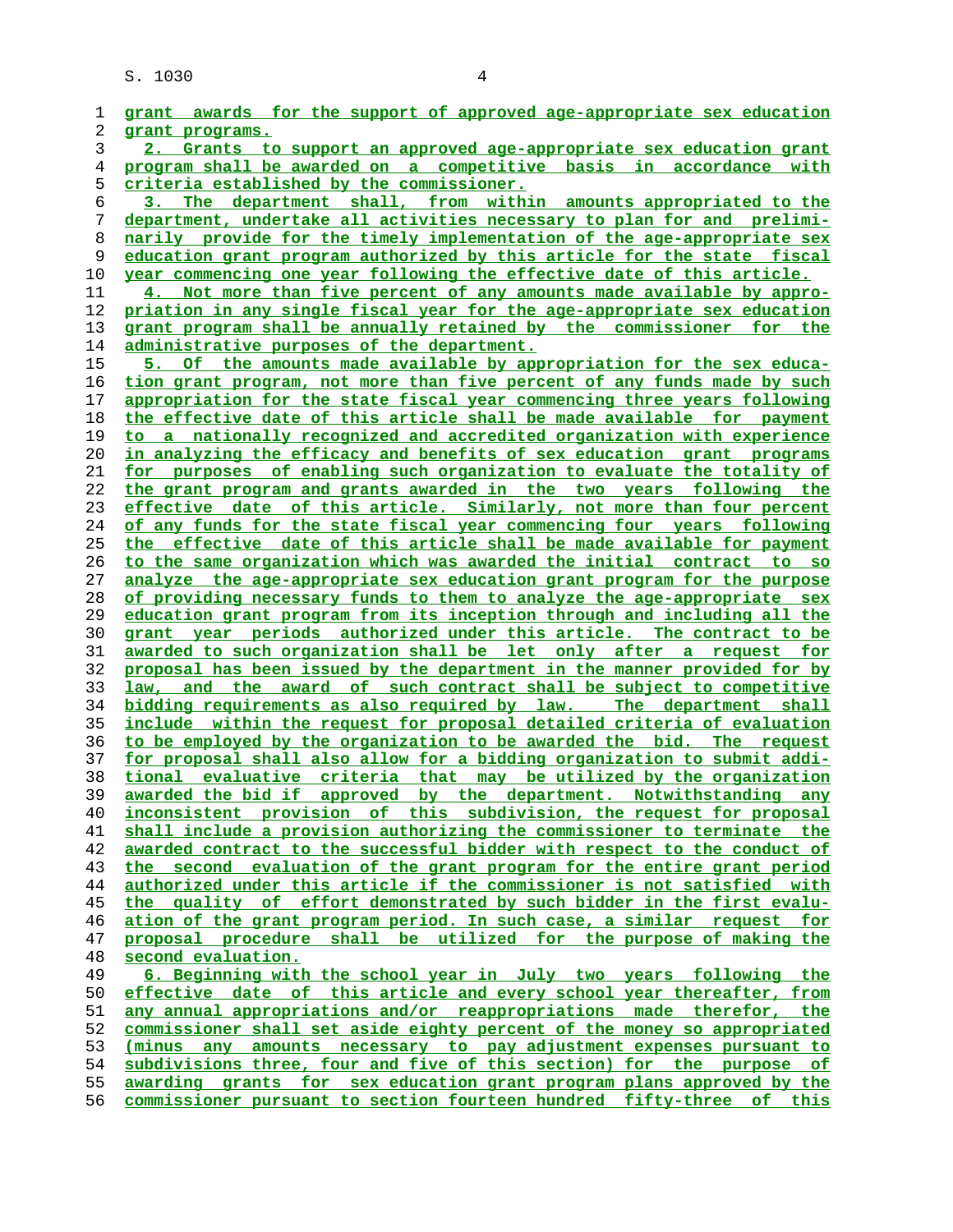**article to be conducted by public school districts and/or boards of cooperative educational services including those programs which are going to be conducted in accordance with a program plan pursuant to consortiums or partnerships formed by a public school district and/or board of cooperative educational services and a school-based health center or one or more community based organizations. Priority, substan- tial consideration and weight shall be accorded by the commissioner in the awarding of grants to such consortiums or partnerships. Similarly, the commissioner shall set aside twenty per centum of any appropriation for the purpose of awarding grants for age-appropriate sex education grant program plans approved by the commissioner for eligible applicants who are community based organizations or school-based health centers which are not conducting such program as part of a consortium or part- nership. 7. In making grants under this article, the commissioner shall also give special consideration and weight to: (a) the number of reported adolescent pregnancies by persons residing in such area over the previ- ous ten years and the number of adolescent parents, including where feasible, the number of single parents, who currently reside in such area, (b) the number of reported occurrences of sexually transmitted diseases and HIV/AIDS among residents of the area to be served, with particular emphasis on HIV/AIDS, (c) the number of persons residing in the area to be served whose annual personal income is less than one hundred fifty percent of the established state income standard or who participate in the free and reduced price lunch program as defined in subdivision one of section thirty-six hundred two of the education law, and any other generally available statistical data which indicates that the area to be served is economically or otherwise disadvantaged, (d) the high school drop out rate in the area as determined by the education department, and (e) any other generally available statistical data which indicates that the area to be served is in need of an age-appropriate sex education program. § 1453. Application for grants; age-appropriate sex education grant program plan. 1. The commissioner shall establish an application proce- dure by which eligible applicants may apply for a grant pursuant to this article, and the manner and method including specified objective crite- ria consistent with this article by which the commissioner shall deter- mine the eligibility of an applicant. 2. The eligible applicant shall submit with its age-appropriate sex education grant application its grant program plan to the commissioner, which shall include a detailed description of the proposed age-appropri- ate sex education program, including but not limited to: (a) the manner in which parents and other adults will be included in the program; (b) an outline for the curriculum to be covered in the eligible appli- cant's program, including the instructional materials, books, videos or other instructional tools to be used and the training which will be provided to teachers, personnel and volunteers who will conduct the program. Such curriculum shall include, but need not be limited to, a comprehensive block of instruction that stresses abstinence as the most effective and appropriate protection against HIV/AIDS and pregnancy and which contains written and oral instruction on the prevention of sexual- ly transmitted diseases. The other core elements shall satisfy a signif-**

**icant number of, or preferably all of, the components of an age-appro- priate sex education grant program as established in section fourteen**

**hundred fifty-one of this article;**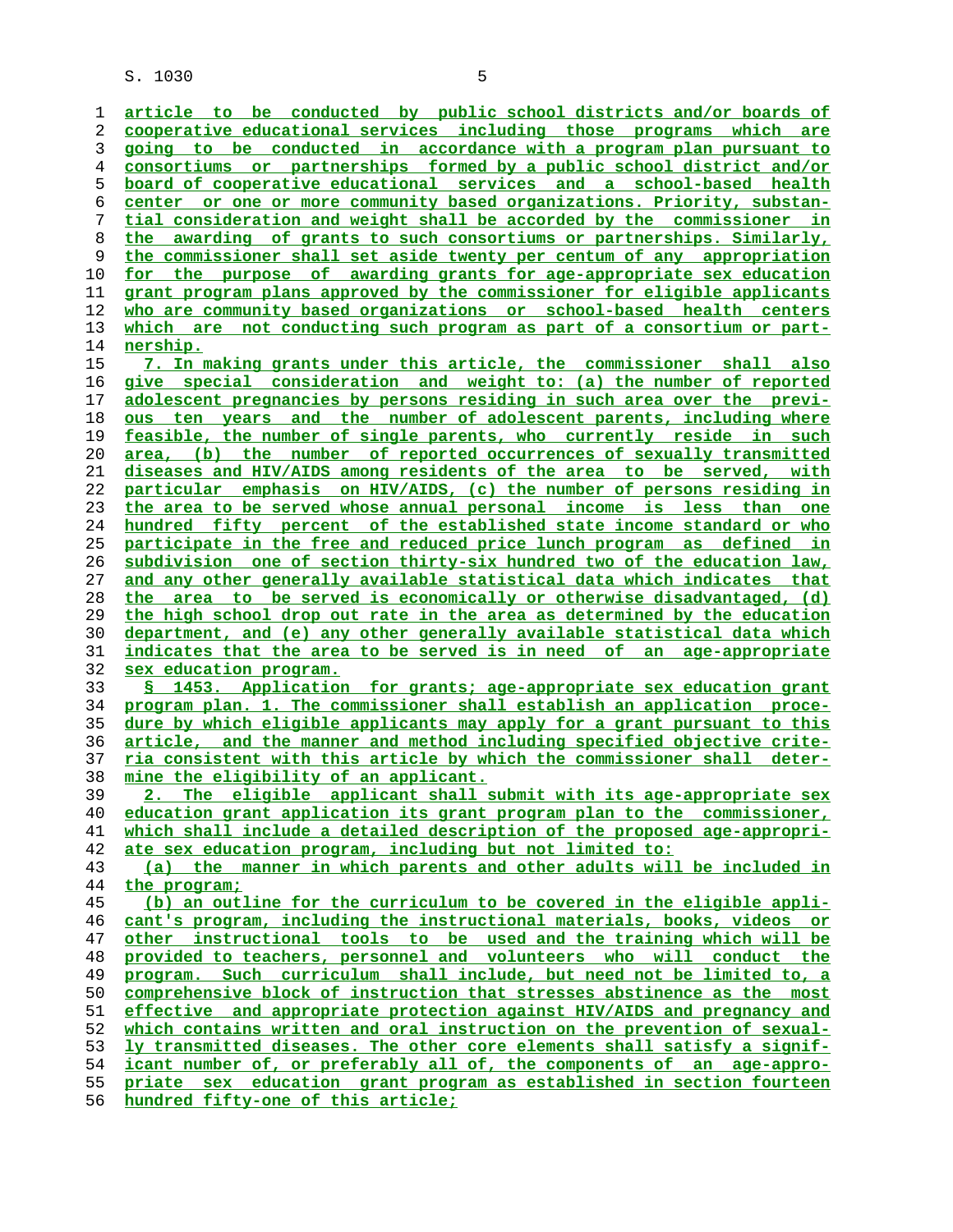| 1  | (c) any special, or unusual or innovative services, programs or educa-   |
|----|--------------------------------------------------------------------------|
| 2  | tion methods to be utilized;                                             |
| 3  | (d) the number and types of teaching or other personnel to be            |
| 4  | employed, or volunteers to be used, together with their professional or  |
| 5  | <u>academic credentials;</u>                                             |
| 6  | (e) the geographic area in which the proposed program will be offered    |
|    |                                                                          |
| 7  | and a description of the categories and age groupings of at-risk adoles- |
| 8  | cents included in such program, along with an estimate of the number of  |
| 9  | adolescents who the applicant estimates will participate in such         |
| 10 | program;                                                                 |
| 11 | (f) a demonstration that the proposed program is adequate in terms of    |
| 12 | course length and in terms of both short term and long-range goals;      |
| 13 | (g) the need for such program in the proposed area to be served. In      |
| 14 | determining such need the commissioner shall specifically consider the   |
| 15 | following factors and give special attention to programs servicing areas |
| 16 | which have a higher than average incidence in one or more of the follow- |
|    |                                                                          |
| 17 | ing enumerated life experiences: (i) the number of reported adolescent   |
| 18 | pregnancies by persons residing in such area over the previous ten years |
| 19 | and the number of adolescent parents, including where feasible, the      |
| 20 | number of single parents, who currently reside in such area, (ii) the    |
| 21 | number of reported occurrences of sexually transmitted diseases and      |
| 22 | HIV/AIDS among residents of the area to be served, with particular       |
| 23 | emphasis on HIV/AIDS, (iii) the number of persons residing in the area   |
| 24 | to be served whose annual personal income is less than one hundred fifty |
| 25 | percent of the established state income standard or who participate in   |
| 26 | the free or reduced price lunch program as defined in subdivision one of |
| 27 | section thirty-six hundred two of the education law, and any other       |
| 28 | generally available statistical data which indicates that the area to be |
|    |                                                                          |
| 29 | served is economically or otherwise disadvantaged, (iv) the high school  |
| 30 | drop out rate in the area as determined by the education department, and |
| 31 | (v) any other generally available statistical data which indicates that  |
| 32 | the area to be served is in need of an age-appropriate sex education     |
| 33 | program;                                                                 |
| 34 | (h) the success realized by an eligible applicant in reducing unwanted   |
| 35 | pregnancies and cases of sexually transmitted diseases, as well as       |
| 36 | reducing risk behavior, in programs previously, or currently, conducted; |
| 37 | and                                                                      |
| 38 | (i) any other information as the commissioner may request.               |
| 39 | considering applications submitted by eligible applicants, the<br>In     |
| 40 | commissioner shall give special attention, and grant priority to appli-  |
| 41 | cations submitted by an eligible applicant which is a public school      |
| 42 | district or board of cooperative educational services working in consor- |
|    |                                                                          |
| 43 | tium or partnership with one or more community based organizations or    |
| 44 | school-based health centers, especially where the community based organ- |
| 45 | ization, organizations or school-based health centers has a demonstrated |
| 46 | record of success in the conduct of sex education programs of a similar  |
| 47 | nature to the sex education program provided for in this article.        |
| 48 | S 1454. Maintenance of effort. Any monies made available to an eligi-    |
| 49 | ble applicant shall not be used to offset or reduce the amount of moneys |
| 50 | previously expended for the same or similar programs in a prior year,    |
| 51 | but shall be used to supplement any prior years' expenditures. No eligi- |
| 52 | ble applicant shall reduce any subsequent years' expenditures for the    |
| 53 | same or similar programs as a result of receiving any grant, or increase |
|    |                                                                          |
| 54 | in the amount of any prior awarded grant, pursuant to this article.      |
| 55 | S 1455. Annual reports by grant recipients. 1. Every eligible appli-     |
| 56 | cant that has been awarded a grant under this article shall file an      |